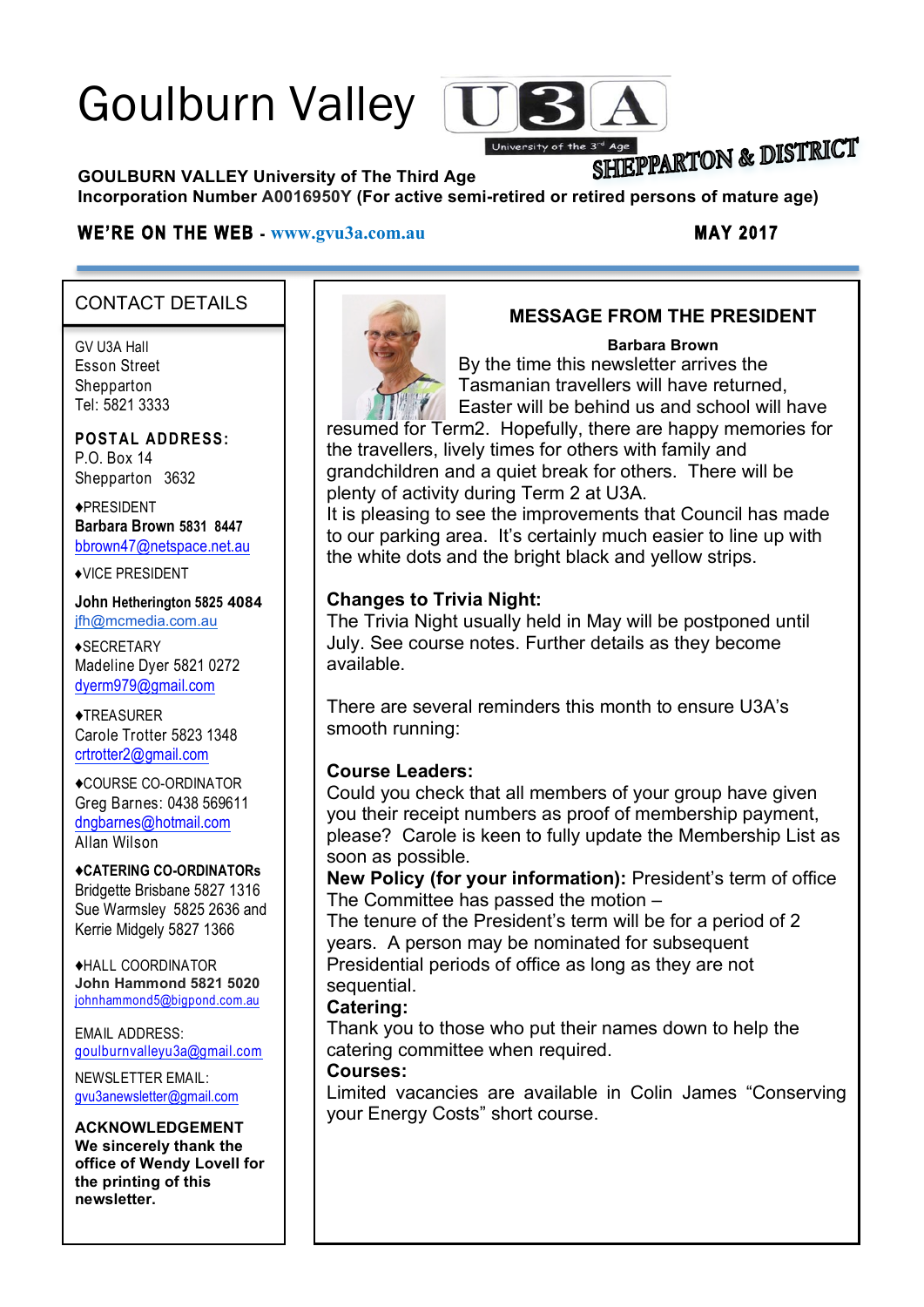#### **Ethnic Tour March 22nd 2017**

Approximately 85 people boarded 2 buses at 9 to begin a culture tour of Mooropna and Shepparton. First stop was Rumbalara (Rainbow) to be greeted by Uncle Leon and staff. Learning the history of the site and Uncle Leon's his personal history before a visited to an original concrete house. We witness a smoking ceremony accompany by beautiful sounds from the didgeridoo played by Robert.

Back on the bus again and around to the Turkish Mosque in Mooroopna, shoes off and scarves on, we were welcomed by the Iman and worshippers. Questions were answered, lots of delicious food served for morning tea and a lovely children's book on the Qur'an present to us on departure.

On the bus and off to the Afgani Mosque in Shepparton and made very welcome yet again. Shoes off, scarves on again and we learnt more on the faith and their history. Then it was lunch time and what a spread. Rice, chicken and goat all served along with naan-eAfgani (Afgani bread) plus platters of fresh fruit and all amazing and very much appreciated.

Off again and this time to the Sikh Temple. Shoes off and scarves on, we had a wonderful time listening to the speaker explaining the temple and how their doors are open at all time to feed people of all faiths, free food. No questions asked and no discrimination, just generosity. We were also served afternoon tea.

Our last stop was the Iraqi Mosque. We listened to Sheikh Yassim leader of the Mosque tell us that he had spent 10 years in prison under the reign of Saddam Hussein. He was able to laugh and smile and told us the Mosque was open at any time to answer our queries.

If you haven't had the opportunity to do this tour, then look out for it next year. Thanks to Barbara from U3A, Sam and Cindy from the Ethnic council of Shepparton for wonderful informative day.

#### Carol Evans U3A

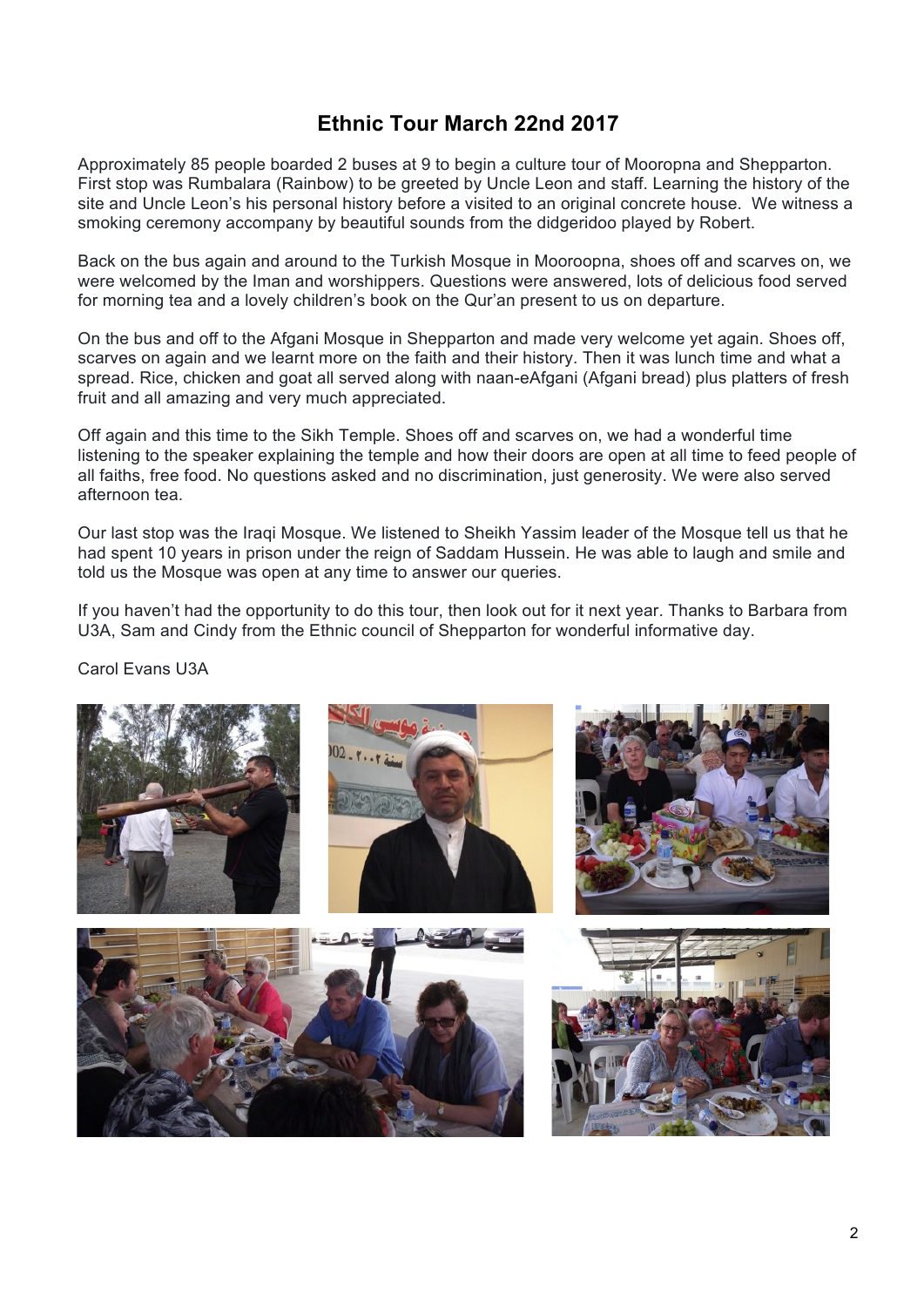#### **MULTICULTURALISM IN SHEPPARTON**

The Course will run from 1.30pm – 3.00pm on the  $2^{nd}$  and  $4^{th}$  Mondays of the month. It will commence on May 8 and conclude on August 14. There will be no program on June 12, the Queen's Birthday Holiday, and the group will decide whether to continue the scheduled July 10 session which falls in the school holidays. It will conclude with an excursion to the Islamic Museum, Melbourne on August 14.

Session 1 - Introductory session outlining the recent history, approximately 2 decades of refugee and skilled migrant settlement in Shepparton and the surrounding areas.

Sessions 2 – 5: A closer look at the Iraqi, Afghani, Sudanese and Congolese refugee communities. This will take the form of speakers from the communities and will highlight historical, religious and cultural factors that smooth or impede the progress of settlement.

A useful pre-reading is the Community Profiles on the Ethnic Council site www.ethniccouncilshepparton.com.au . Click on About Us and select Community Profiles. The first four refer to the communities we will explore. Barbara Brown Ph. 5831 8447

#### **NATURAL RESOURCES**

#### **Friday May 5,10am U3A Hall**

**GUEST SPEAKER;** Russell Pell. Murray Darling Basin Community Member

**SUBJECT;** update on the Murray Darling Basin Plan

**Friday May 12,10am U3A Hall**

**GUEST SPEALKER;** Jim Begley, Landscape Restoration Officer, GBCMA

**SUBJECT;** Sand Hills & Native Seeds in a historical context

John Dainton 58213881

#### **SOCRATES CAFE**

On Monday 22nd May at 10.00 am the topic for discussion is " Ethics. How do we set behavioural standards for the community as a whole?"

All welcome to this open discussion session. Contact John Lawry jrlawry@bigpond.com 58231704

For those who attended the last Socrates Cafe, when the subject for discussion was democracy, you may be interested in a book called "Can Democracy be Saved?: Participation, Deliberation and Social Movements" by Donatella della Porta. Arching Fung, in reviewing this books states: "In her new book Can Democracy be Saved? Donated della Porta brings her expansive command of contemporary social movements and democratic institutions to bear on her question of the future of democracy."

Thanks, Jan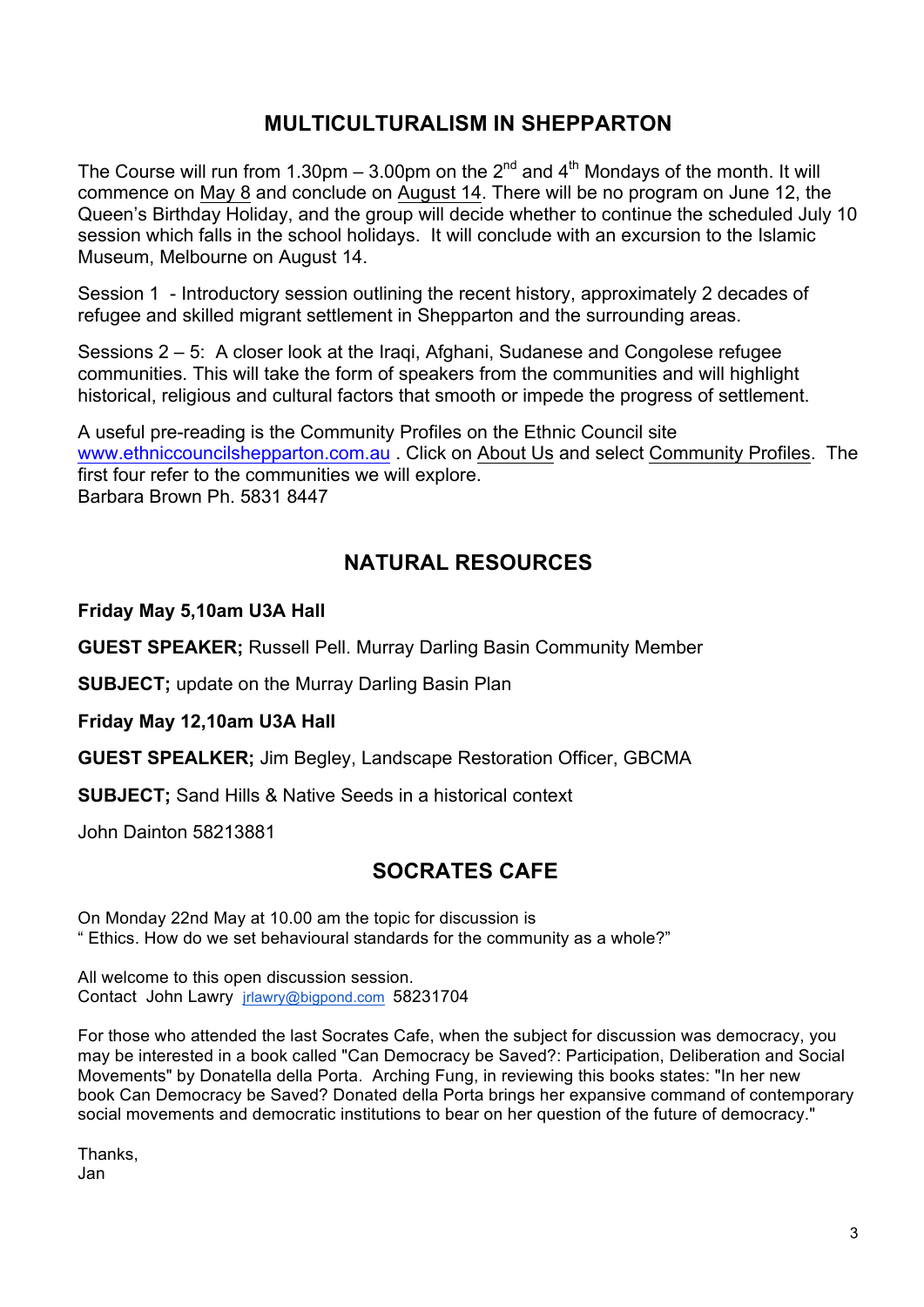#### **HISTORICAL STUDIES**

On Monday 8th May at 10.00 am Bruce Lloyd will present a paper on John McEwen who in addition to his prominent role in the Country Party was a local federal member for many years.

All welcome. Contact John Lawry *irlawry@bigpond.com* 58231704

#### **COMPUTERS and PHOTOBOOKS**

Computer and Photobook classes will go into holiday mode from the first week in May and will recommence sometime in September. It is likely Photobook classes will be incorporated with the computer classes when we recommence. There may be couple of sessions in mid August and I'll be in touch with class members to let them know if this is going to happen.

We now have three 'new' computers. These have been received as a donation from the Shepparton City Council who have been updating their own computers. This means there are three computers available for free to any U3A members. They are old, and running an outdated operating system (Windows XP), but are still functioning. So if anyone wants one please contact Carole to arrange for collection – Each will include computer, monitor and mouse.

David Muir ph. 5821 4349 mob. 0414 88 1369

#### **PHOTOGRAPHY**

On 13th April we visited the Woodturners of the Goulburn Valley to take some environmental portraits i.e portraits of people in their own environment. We felt very welcome and their facility and their skills

are just amazing. Perrie gave us a conducted tour and insights into their achievements. They are quite happy for us to make a return visit when both us and them have more members able to attend. As well as environmental portraits it will be a good opportunity for us to try some "product photography" We should be able to improve our skills and provide the Woodies with pics for their website etc.

There be no U3A Photography again until 25th May



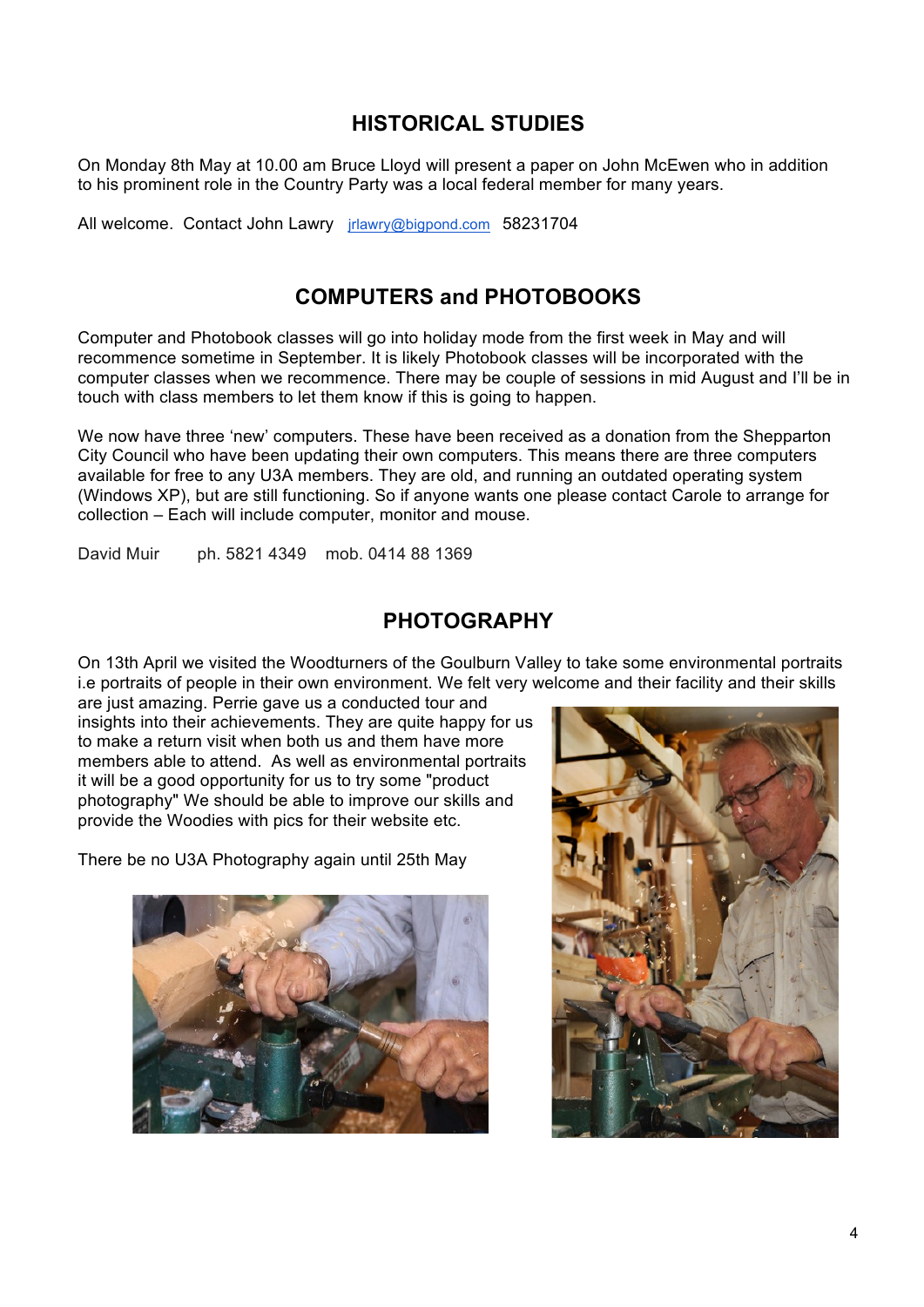#### **INDUSTRY TOUR**

#### **WEDNESDAY 24th MAY 10.00 am till approx 12 noon.**

"NEATLINE" TRANSPORTABLE HOMES, 7920 GV Highway, Sth Shepparton. Meet in U3A carpark at 9.30 am for 9.45 am departure in our own cars. See how they make "pop-up" houses. 20 persons max. Wear closed shoes. Cost: free. There is a list in the foyer. Twelve names on it at the time of writing. I will not be present at the May social morning but can be contacted as below.

John Hetherington. Tel 0419 319 339 ifh@mcmedia.com.au

### **DVD LIBRARY**

At our last Regional meeting of U3As it was suggested that the N.E. U3A region (of about 17 U3As) would develop a DVD Library.

Member U3As would provide the Regional Representative (me) with a list of their DVDs they would be prepared to lend to other U3As in the region. I would then make the list available to GVU3A members and all U3As in the NE Region. The plan is that the U3A wanting a particular DVD would contact the owner U3A and request to borrow the DVD from them.

All borrowing/returning requirements would be organised between the lending and borrowing U3A.

If you have any DVDs that you would like to go on this list of DVDs and would be happy to lend out let me know.

**Regards** Greg Barnes (0438 569 611) (dngbarnes@hotmail.com)

#### **BIRD WATCHING**

Our May 17 outing will be at the Lower Goulburn National Park Bunbartha. By that date we should be able to observe the winter migrants, the likes of Robins and Golden Whistler. Please meet at the U3A Hall at 9am.

Please contact Don Roberts 58252404 M0448889224 or Marg Clarke M0429350875.

#### **CANINE CAPERS**

I will be away for May in the Philippines on a Rotary Friendship Exchange. Helen Bassani will be looking after my dogs and Jeanette will be team leader for May 1<sup>st</sup> Monday doggie do at the lake at 0830. Morning tea will be at the Miller Park Cafe as the Lake cafe has closed. Thanks to the granddaughter, Chelsea, of Joy Findlow now I have an entire male willing to impregnate my girls as the come on heat. So more of you can have the joy of a loving companion dog who will keep you living longer as "the powers that be" say is the truth.

Happy Autumn, Janiene. 0438 214 808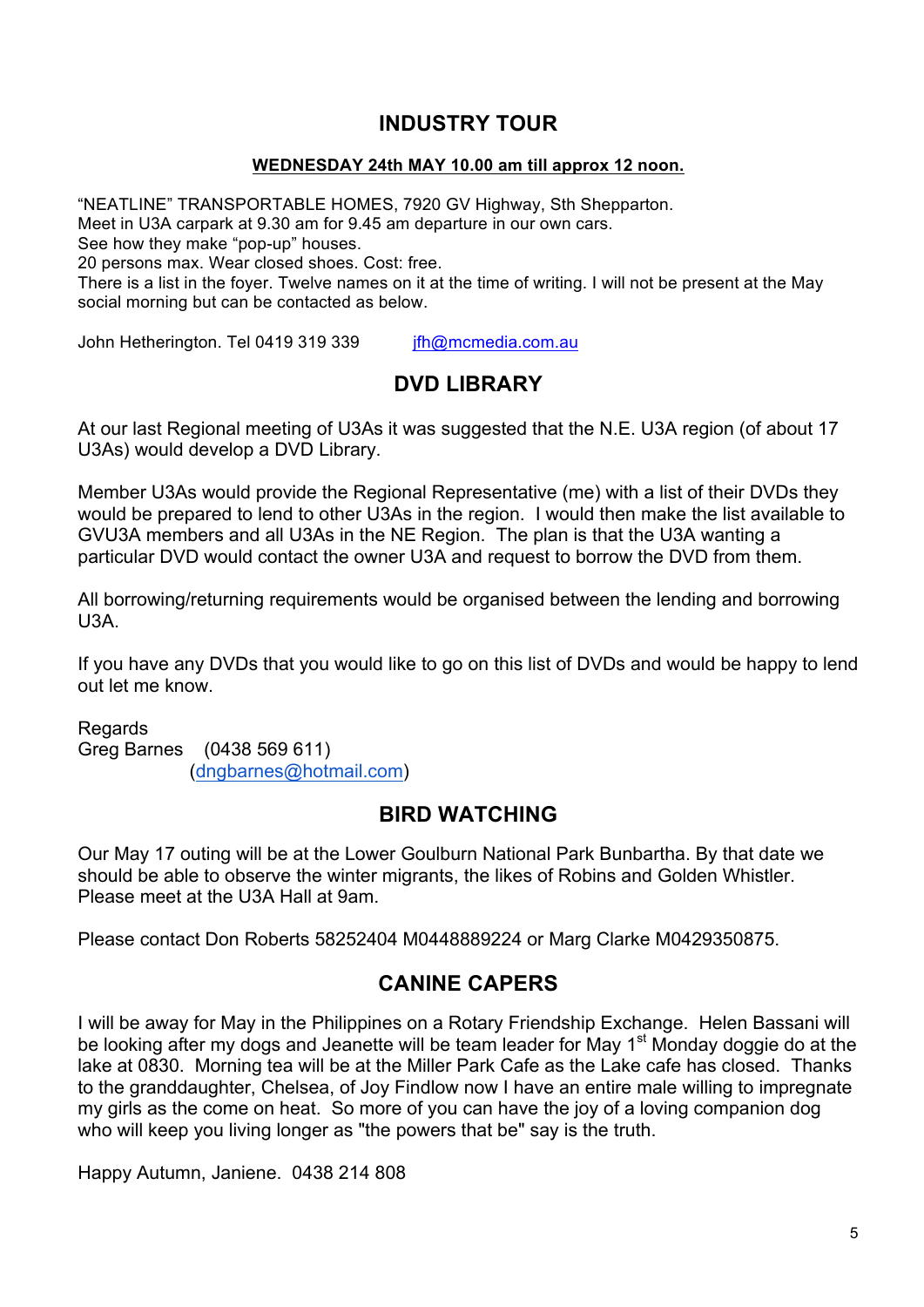#### **Wrting4Pleasure**

Wrting4Pleasure is still looking for new members even though we have been joined by several new people.

This month our aim is to write a poem or a letter, or use the following; 'The elevator stopped at level three'.

Our meetings are on the third Thursday of every month 1pm to 3.30pm

Mary Heneghan. 58316997.

#### **SPRING IN SHEPPARTON.**

The blossom is blooming The river is rising The wood ducks revel in the fast flowing current Gliding into the brown, swirling water Wafting down the river like leaves Returning to the river bank, scratching for food Then off they go again, back into the rising river! The swallows swoop and dive as they build their nests Where have they been these last few years? A wallaby hops by! That's a first!

We've only lived on the river for forty-seven years, That's not long in an ancient land. There's a police car on the road opposite. Why? And then we see the dead wallaby, its eyes wide open, Its ears still standing to attention, we know why, The car stopped but it's too, too late. Flood waters can take their toll Now it's raining hard, Now it's blowing a gale, Now it's freezing cold, Now the sun's out, it's getting hot! The river's gone down, the ducks still waddle around It's springtime in Shepparton!

SELINA QUILTY

## **SCIENCE MATTERS Monday May 15 1.30 pm**

Dr Harry Lee will present information and considered opinions on two important topics in preventive medicine. The first of these is about the effectiveness of common medications, such as vitamins and cholesterol lowering drugs. The second is the efficacy of screening techniques for common cancers (such as breast, prostate, bowel) and heart conditions. Allan Wilson 5822 1474